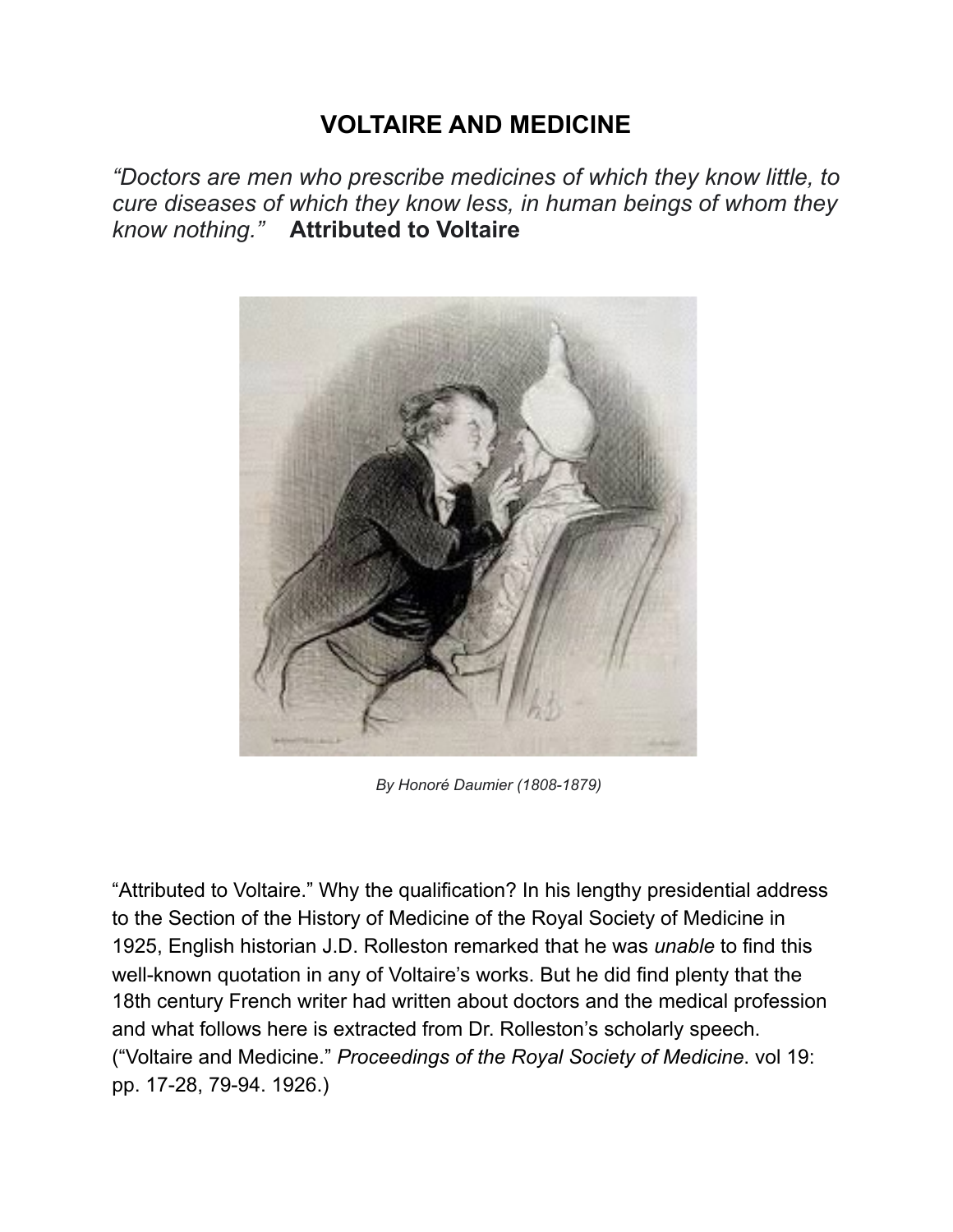Voltaire was the *nom de plume* of François-Marie Arouet (1694-1778), the French Enlightenment writer, historian, and philosopher famous for his wit and his advocacy of freedom of speech and religion. Voltaire's attention to medical matters, though partly a manifestation of his interest in every aspect of human activity, was doubtless related to his own feeble health — or hypochondriasis. During his long life, he variously claimed to have suffered from small pox, malaria, dyspepsia, colic, scurvy, apoplexy, prostatism, uremia and, according to his enemies, coprophagia. Evidently he tended to exaggerate his ailments and once acknowledged that "illness is not without great advantages."

Throughout his life Voltaire insisted upon the importance of a strict dietary regimen, sobriety and regular evacuation of bowels. In a letter to an admirer, he wrote that one of the gifts that he would require in a wife would be the ability to administer enemas rapidly and pleasantly. To be sure, he habitually consumed as many as a dozen cups of coffee every day although, late in life, his physician reduced his allowance to two or three cups mixed with chocolate.

Voltaire more or less followed medical advice — mostly less. He was fond of arguing with his doctors and said, "it's a good thing to ask doctors' advice sometimes, provided one does not believe them blindly. Another time, this aphorism: "The art of medicine consists of amusing the patient while nature cures the disease." This recalls a story about Moliere whom Louis XIV once asked, "What does your doctor do for you?" To which Moliere replied, "Sire, we converse, he orders remedies, I do not take them, and I recover." In disparaging earlier physicians of Moliere's time, Voltaire said:

 *They were very different from the practitioners of today. They almost always went about in a gown and bands and spoke in Latin. Even if the doctors today do not understand nature better, they have a better knowledge of the world and know that the great art of the doctor is to please. Moliere may have helped to abolish their pedantry, but the customs of the time which have undergone a complete change have helped still more.*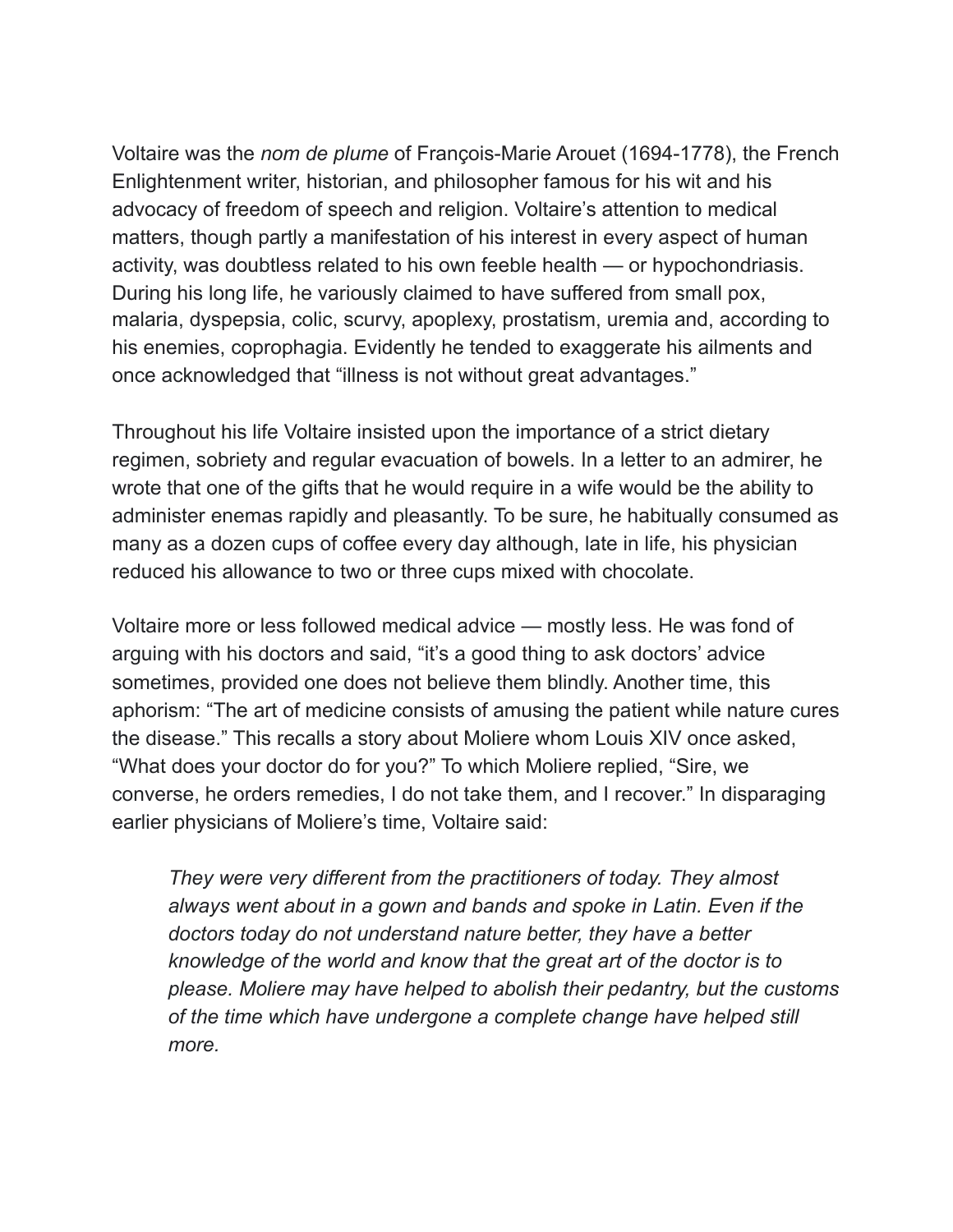Voltaire expanded on this difference when commenting on Blaise Pascal's *Pensées* (1657.) Pascal said that if medical men had not gowns and slippers, and doctors had not had square caps and gowns four times too large for them, they would never have "imposed upon society, which could not resist this display." To which Voltaire remarked that a doctor would incur ridicule nowadays, if he came to feel the patient's pulse and examine the stools clad in a gown.

In Voltaire's satire *Candide* (1759), the naive protagonist meets the eternally optimistic Dr. Pangloss and adopts his philosophy. The scholar explains that although he has contracted syphilis, which has ravaged his body, there's good reason for everything in this best of worlds. After all, syphilis is necessary because the infection leads back to a man who traveled to the New World with Columbus, and if Columbus had not traveled to the New World and brought syphilis back to Europe, then Europeans would not have enjoyed New World wonders such as chocolate.

Voltaire had this to say concerning the American origin of syphilis:

 *Although the discovery of America was at first a considerable benefit to the Spanish, it also brought very great misfortunes upon them. In the first place, Spain was depopulated by the number required for its colonies, and secondly, the universe became infected with a disease which previously had only been known in some parts of the hemisphere, and especially in the island of Hispaniola. Many of Christopher Columbus's companions were attacked by it and spread the contagion throughout Europe on their return. It is certain that the venom which poisons the source of life was peculiar to America, just as plague and smallpox were the original diseases of South Arabia.* 

He noted the prevalence of syphilis among the royalty, nobility and high clergy that was attributed to the houses of prostitution reserved for their use and the high incidence of the disease among soldiers is mentioned by Pangloss in *Candide*: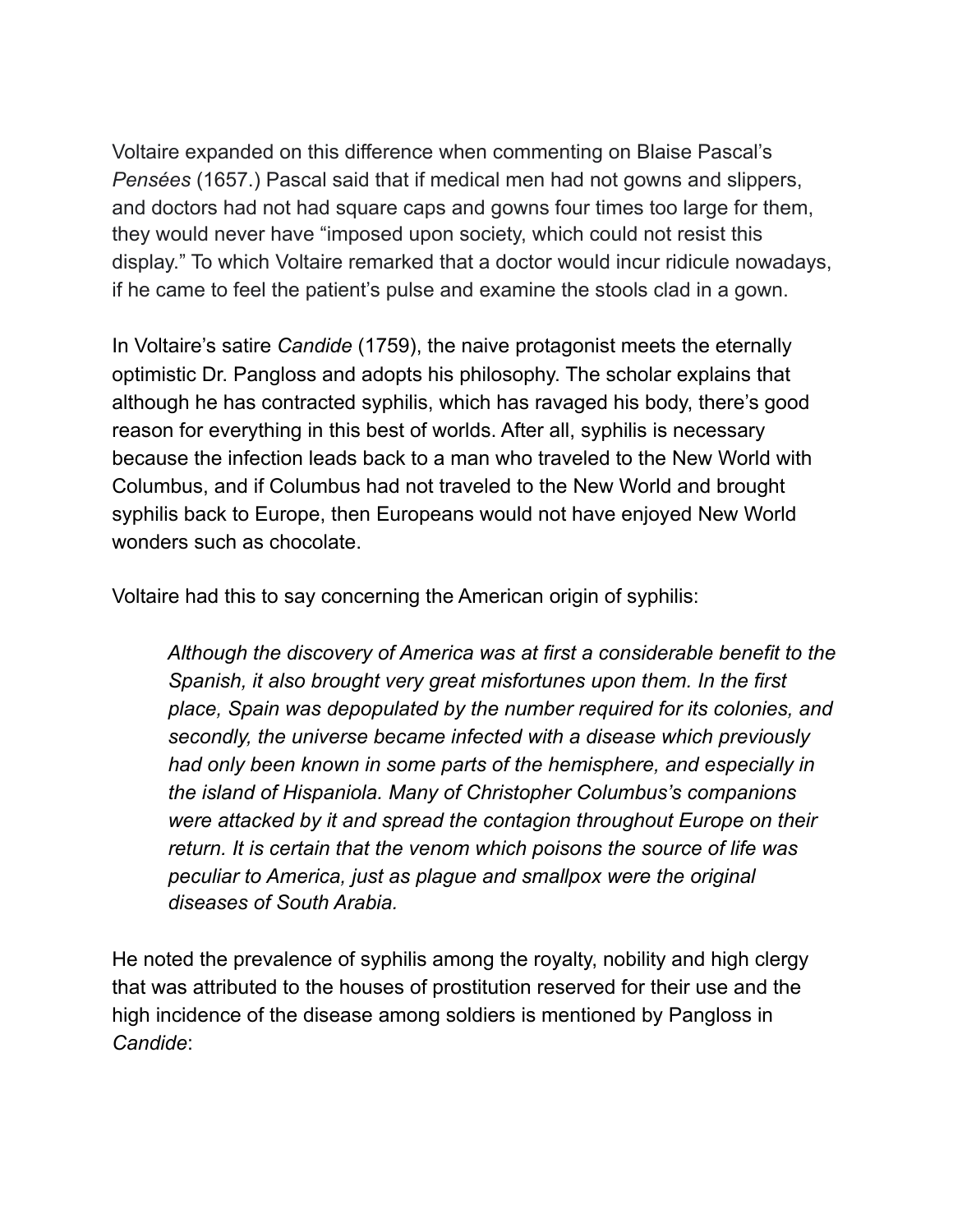*The disease has made a marvelous progress among us, and especially in those great armies which decide the destinies of the State; one may affirm that when 80,000 men are fighting against an equal number of troops on the opposite side, there are about 20,000 suffering from the disease in each army.* 

Voltaire once said that he'd read more books on medicine than Don Quixote had on chivalry. In one of his plays, when a surgeon admitted that war and syphilis were the source of his fortune, a colleague asks, "Are there no means of extirpating a contagion which devastates Europe?" The first surgeon replies:

 *There can be only one way. All the princes of Europe should form a league…Certainly a crusade against syphilis would be much more reasonable than those wretched crusades against Saladin, Maliksala and the Albigenses. It would be much better to learn how to repel the common foes of the human race than to be continually occupied with watching for the favorable memento to devastate the earth and cover the land with corpses in order to deprive one's neighbor of two or three towns or a few villages.* 

Voltaire's humanitarian spirit was revealed in an essay about the unsanitary state of contemporary prisons:

 *The prisons at Madrid which have been built in the great square are decorated with a facade of fine architecture. A prison should not resemble a palace, nor should it be like a charnel house. The complaint is made that most goals in Europe are cesspools of infection which disseminate disease and death not only within their own grounds but in their neighborhood as well. Daylight is absent and there is no ventilation. The prisoners have no communication with one another except by their pestiferous exhalations. They suffer a cruel punishment before sentence has been passed on them. Charity and a good police system should remedy this inhuman and dangerous negligence.* 

Voltaire deplored quacks and charlatans and cited one who sold a nostrum which he claimed would make a man live 150 years, "though it consisted merely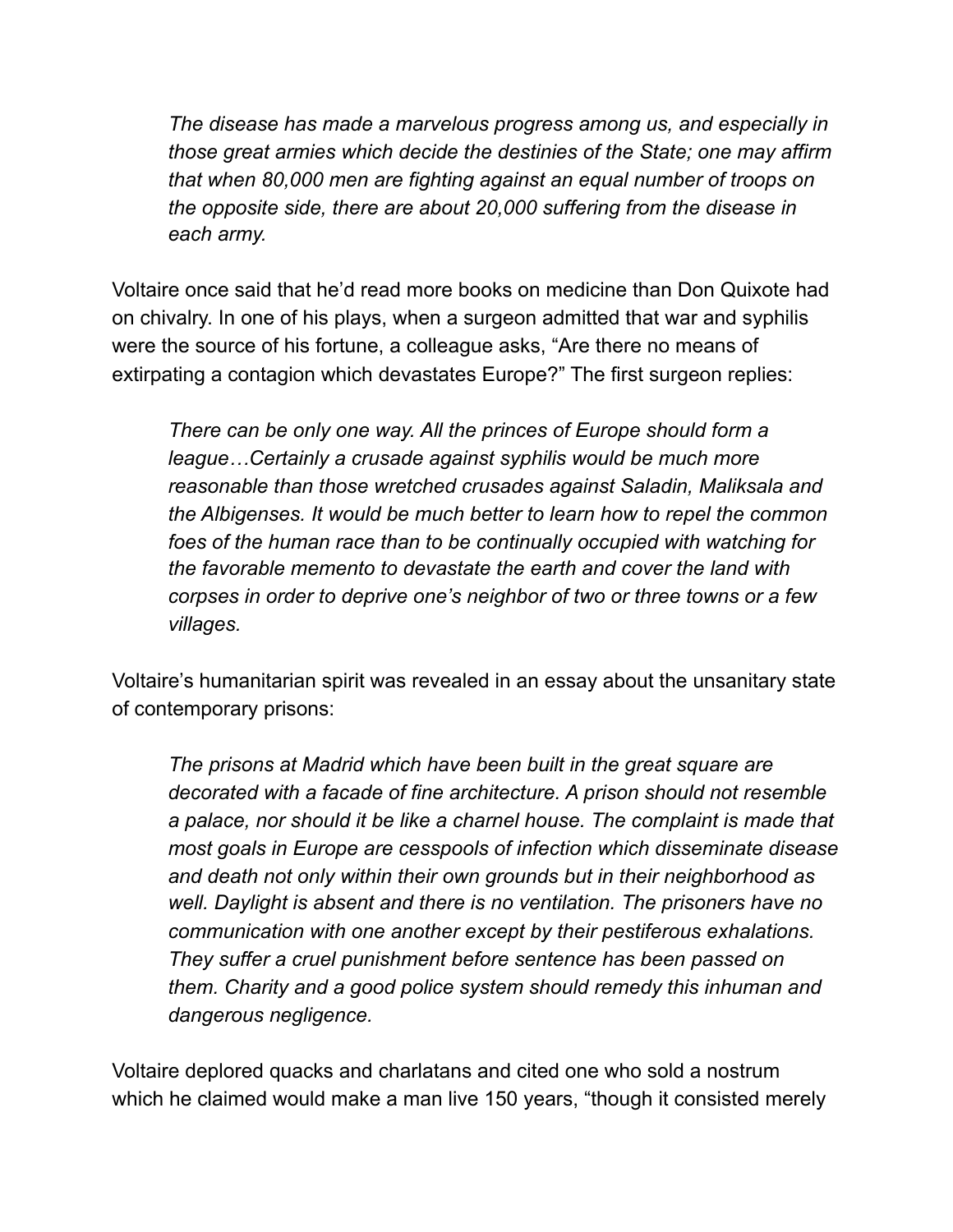of Seine river water and a little nitro." He trusted nature's healing power.

 *You see recoveries from fevers and diseases of all kinds without it being proved whether it was nature or the doctor who wrought the cure; you see diseases of which the issue cannot be foretold. Twenty doctors are mistaken about them the one who has the most intelligence and the keenest insight divines the nature of the disease.….* 

 *It is true that regimen is better than medicine. It is true that for a very long time, out of a hundred doctors ninety-eight were charlatans. It is true that Moliere was right in making fun of them…It is none the less true that there are a hundred occasions on which a good doctor can save life and restore us the use of our limbs. If a man has an apoplectic stroke, an infantry captain or a court councillor will not cure him. Cataracts form in my eyes and the lady next door will not remove them. I make no distinction here between the physician and surgeon; these two professions have long been inseparable. ….A doctor promises his attention and not a cure. He does all he can and he is paid for that…..I only need doctors to finish me, but, thank God, I only see them for the pleasure of their conversation when they are intelligent, just as I see theologians without believing in either.* 

Similarly, in a letter to a friend: "I did not know that you had buried your doctor. I know of nothing so ridiculous as a doctor who does not die of old age, and I cannot conceive how one can expect to obtain health from persons who cannot cure themselves. It is a good thing…to ask their advice sometimes, provided one does not believe them blindly."

Here's another of Voltaire's many satirical passages relating to doctors:

 *A neighboring doctor was at once sent for. He was one of those who visit their patients in a hurry, who mistake the case they are attending for the one they have just seen, and who blindly practice a science which is not devoid of uncertainty and danger even when the doctor possesses a sane and mature judgment. He made the disease twice as bad by his haste to prescribe a fashionable remedy. Fashion in medicine! This absurd idea was too common in Paris.*